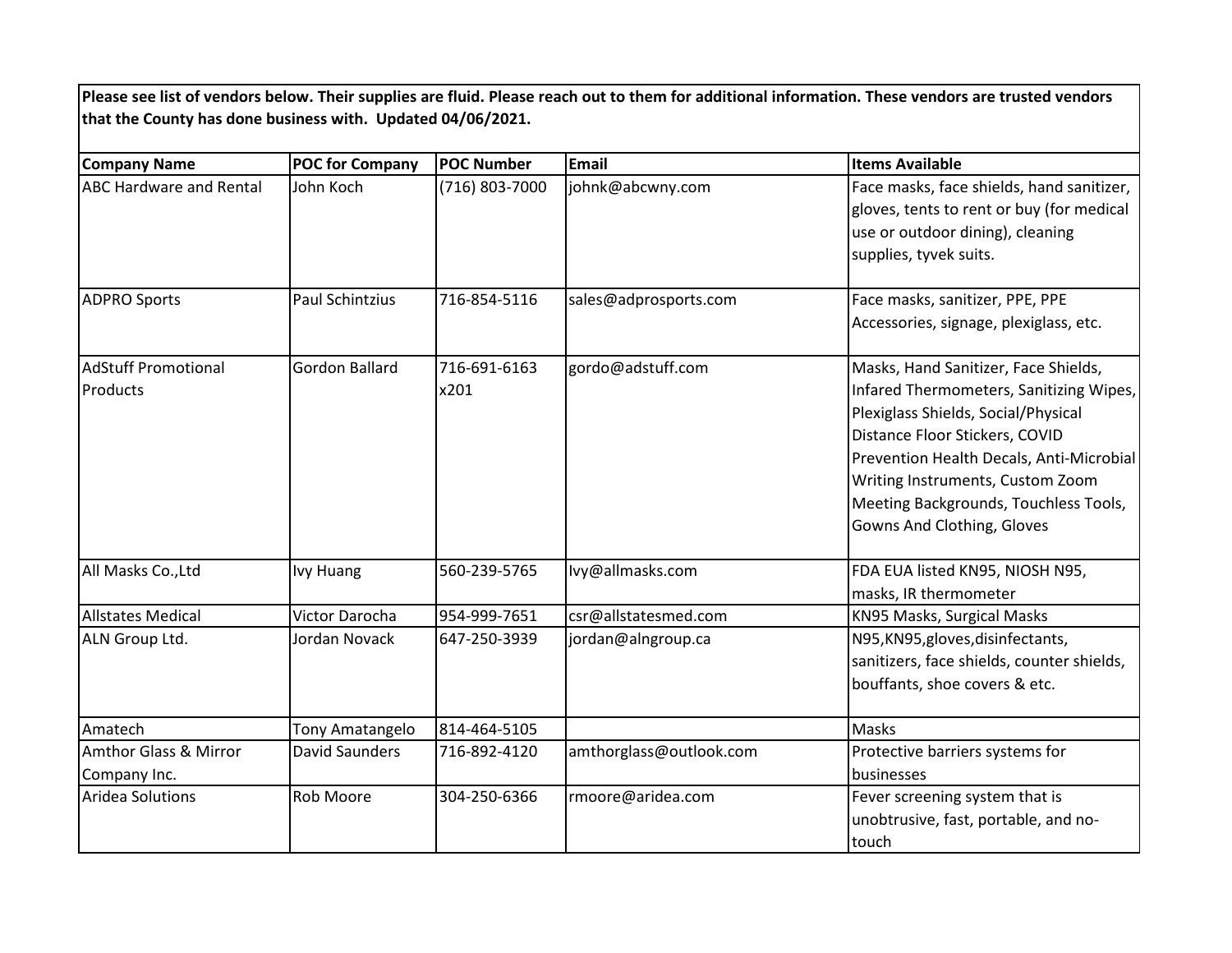| Arlington Scientific                  | <b>Ethan Michaels</b> | 801-489-8911            | emichaels@arlingtonscientific.com | <b>Face Shields</b>                                                                                                                                                                            |
|---------------------------------------|-----------------------|-------------------------|-----------------------------------|------------------------------------------------------------------------------------------------------------------------------------------------------------------------------------------------|
| <b>BDI Inc.</b>                       | Dan Mathews           | 716-392-8090            | dmathews@bdiworldwide.com         | facemasks, faceshields, sanitizer(spray<br>and wipes), COVID-19 signage, gloves<br>and clothing, and OSHA approved office<br>and work station barriers. Various other<br>safety products.      |
| <b>Buffalo Distilling Co.</b>         |                       |                         | info@bflodistilling.com           | <b>Hand Sanitizer</b>                                                                                                                                                                          |
| <b>Buffalo Scrubs &amp; Uniforms</b>  | Kathryn Bunce         | 716-886-5787            | info@buffaloscrubs.com            | <b>Various PPE</b>                                                                                                                                                                             |
| Bootleg Bucha/Buffalo<br>Fermentation | Jeff Empric           | 716-768-8302<br>ext 102 | jeff@bootlegbucha.com             | <b>Hand Sanitizer</b>                                                                                                                                                                          |
| Campione Safety                       | <b>Tony Campione</b>  | 716-874-3201            | tony@campionesafety.com           | All PPE items including Respirators, Face<br>shields, Non-Woven Protective Apparel<br>(Gowns/Coveralls/Lab Coats), Gloves,<br>Hand Sanitizers, Surface Disinfectants,<br><b>Eye Protection</b> |
| C&R Housing Inc.                      | Ellen Shareef         | 716-827-3556            | crhousing230@gmail.com            | Mask; Masks; Gowns; Coveralls;<br>Isolation Head Cap; Gloves; goggles;<br>Hand Sanitizer; Disinfectant; Infrared<br>Thermometer                                                                |
| Cen-Med Enterprise<br>Company         | Derrick Whaley        | 518-227-0550            | derrick.whaley@cenmed.com         | Face Mask, Face Shields, Isolation<br>gowns, Thermometers, Hands sanitizer,<br>disinfectants, Lab coats, Shoe covers,<br>Bouffant caps, etc.                                                   |
| Chudy Paper Co. Inc.                  | Norman H Chudy        | 7169848624              | Norm_chudyjr@chudypaper.com       | Gloves, Masks, Face Shields, Sanitizers,<br>Disinfectants, Elecrostatic Sprayers,<br><b>Misters</b>                                                                                            |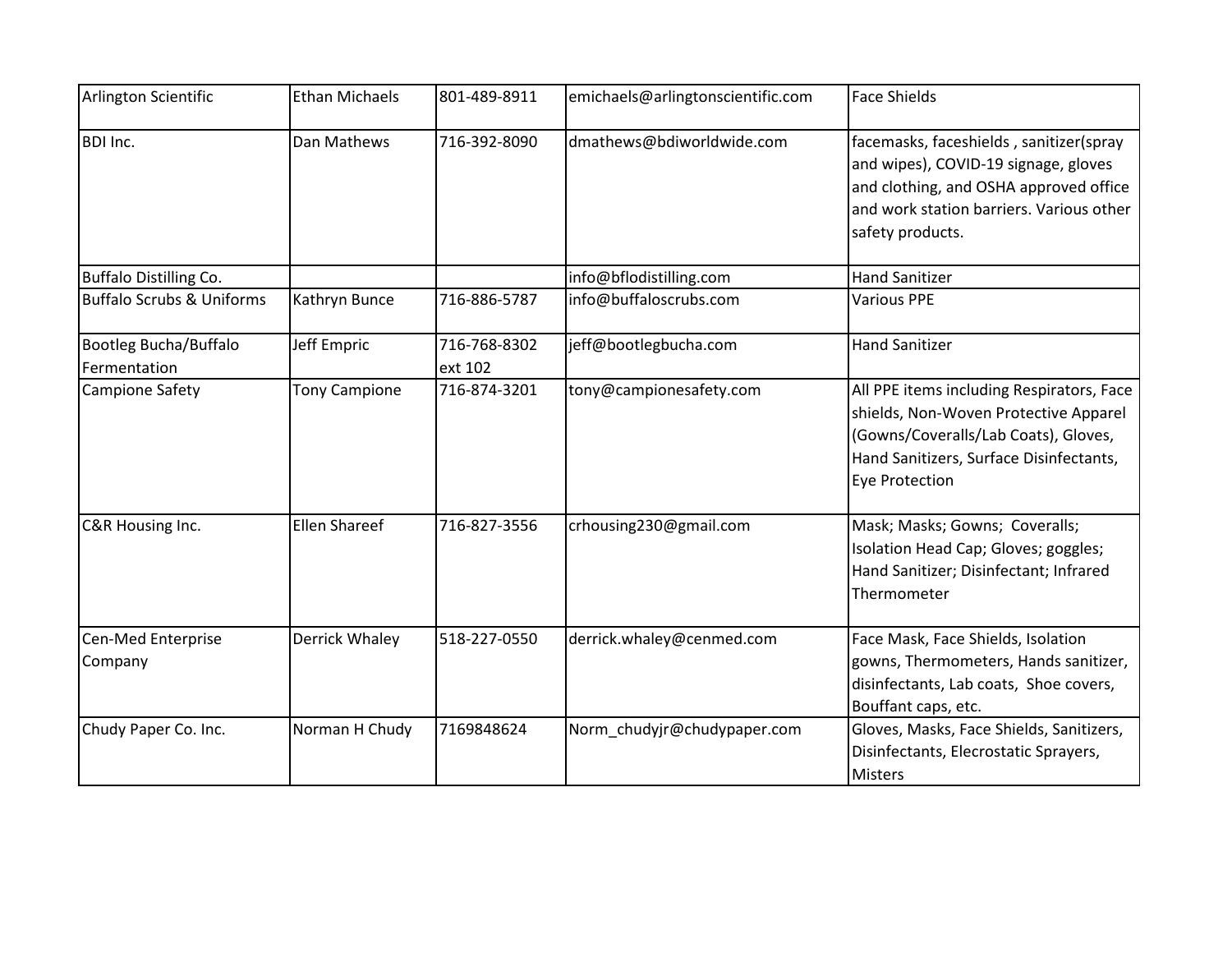| <b>Cintas Corp</b>                                                                             | Michael Amendola       | 716-684-6600 | amendolam@cintas.com               | face covers, hand sanitizer, sanitizing<br>cleaning services, tile & carpet cleaning,<br>masks, face shields, thermometers,       |
|------------------------------------------------------------------------------------------------|------------------------|--------------|------------------------------------|-----------------------------------------------------------------------------------------------------------------------------------|
| Crojack Capital Inc.                                                                           | <b>Steve Rubin</b>     | 4168764253   | steve@crojack.com                  | gowns<br><b>Face Masks</b>                                                                                                        |
| Davinci and Tesla                                                                              | Veronica Dolensek      | 716-472-2893 | vdolensek@davinciandtesla.com      | mob caps, Bouffant caps (nurse cap),<br>shoe covers, anti-slip, lab coats, face<br>masks, 3 ply and KN95                          |
| Dival Safety                                                                                   | CJ Vallone             | 716-874-9060 | cj@divalsafety.com                 | N95, KN 95 masks shield panels, PPE,<br>signage, etc.                                                                             |
| <b>DPS Skies</b>                                                                               | Alex Adema             | 801-308-8835 | alex@dpsskis.com; mike@dpsskis.com | Face Shields; Hand Sanitizer; Cloth Face<br>Covering - i.e. Ski/Snowboard "Buffs"                                                 |
| Eaton's Office Supply                                                                          | Tom DiNunzio           | 716-908-6568 | t.dinunzio@eatonofficesupply.com   | Disinfectant Services, Hand Sanitizer,<br>etc.                                                                                    |
| <b>EcoStar LLC</b>                                                                             | Robert Helenbrook      | 716-537-3153 | rhelenbrook@ecostarllc.com         | <b>Face Shields</b>                                                                                                               |
| <b>Ellicottville Distillery</b>                                                                |                        |              | bryan@ellicottvilledistillery.com  | <b>Hand Sanitizer</b>                                                                                                             |
| Empire Scale Corp.<br>d/b/a Niagara Scientific<br>Products; d/b/a Precision<br>Scale & Balance | Jonathan DeMeis        | 716-759-6174 |                                    | Various masks, face shields, hand<br>sanitizer, gloves, etc.                                                                      |
| <b>ESP Shirts</b>                                                                              | Stephen Guziejka       | 716-407-3506 | espshirts@gmail.com                | Medical gloves, masks, gowns, hand<br>sanitizer, sanitizer dispensers, wipes,<br>sanitizer packets, shoe covers, face<br>shields. |
| FB Displays and Designs Inc.                                                                   | <b>Francine Brooks</b> | 716-635-0282 | francine@displaysanddesigns.com    | Sanitizing Stations, Protective Barriers,<br>Informational Signage, Masks, Face<br>Shields.                                       |
| Foam Depot                                                                                     | Jason Armstrong        | 716-625-1160 | jason@foamdepot.com                | <b>All PPE</b>                                                                                                                    |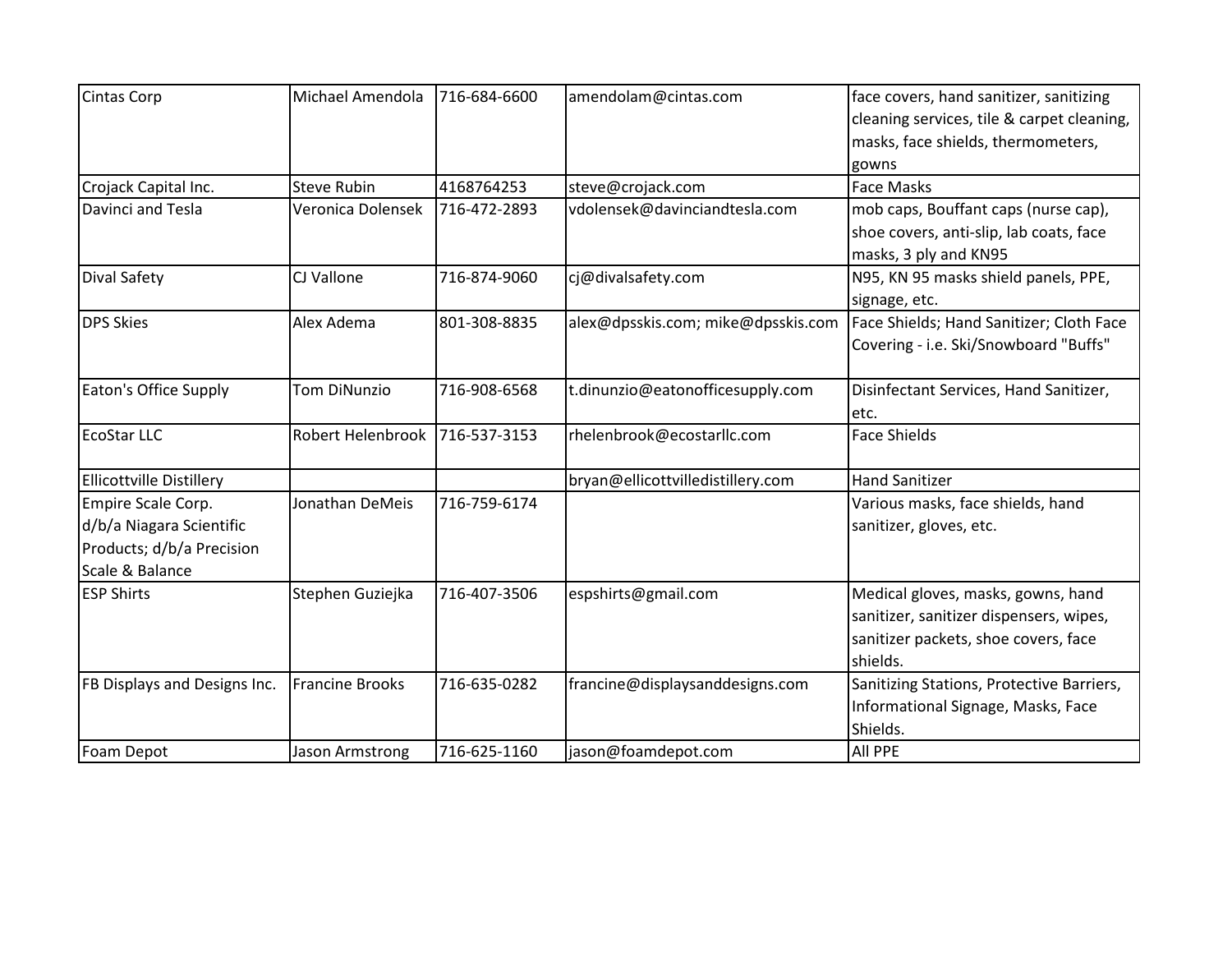| <b>Four Seasons PPE</b>             | A.E. Barone              | 716-320-0678                | sanitize365@gmail.com                    | N95, KN95, ASTM L1 face masks<br>Bioesque Disinfectant; HAND SANITIZER;<br>FACE SHIELDS; ISO GOWNS;<br><b>COVERALLS; SANITIZER STATIONS;</b>                |
|-------------------------------------|--------------------------|-----------------------------|------------------------------------------|-------------------------------------------------------------------------------------------------------------------------------------------------------------|
|                                     |                          |                             |                                          | Partitions, Sanitizer / Readiness Stations,<br>Signage, PRE-SAT WIPES DRY WIPERS to<br>make non-toxic disinfectant 'LIST N'<br>WIPES; Most PPE and Apparel. |
| Fresno Precision Plastics,<br>INC.  | <b>Alexander Morales</b> | 5593239595                  | salesassistant@precisionplasticsinc.co   | PPE, Face Shields, Sneeze Guards, tri-lock<br>guards                                                                                                        |
| <b>GDI Company</b>                  |                          | 814-616-7800                | m                                        | Nitrile gloves, procedure masks, KN95,<br><b>Hand Sanitizer</b>                                                                                             |
| <b>Golden Pig Collection LLC</b>    | Kevin Kim                | 201-820-8742                | ceo@goldenpigcollection.com              | N95, KN95, masks, Examination Gloves,<br>Isolation Gowns, Face Shields, Safety<br>Goggles, Test Kits, Antibody Test Kits                                    |
| Gordon's (Daves Christmas<br>Store) | Dave Gorden              | 716-861-4444                | dave@christmascentral.com                | Masks                                                                                                                                                       |
| <b>Guardian Innovations</b>         | Anna Branon              | 770-667-6004                | anna@guardiansports.com                  | Hand Sanitizer, Surface disinfectant,<br>Sanitizing wipes, masks                                                                                            |
| Hartman's Distilling                |                          |                             | info@harmansdistilling.com               | <b>Hand Sanitizer</b>                                                                                                                                       |
| <b>Inside Sales</b>                 | Lisa Fuller              | 716-631-9200<br>(ext. 3304) | Lisa.Fuller@LINSTAR.com                  | Face Shields, Hygiene Barriers (including<br>portable), Custom Lanyards                                                                                     |
| iTop International<br>Cooperation   | Rob Tambasco             | 518-848-8887                | robtambasco@yahoo.com                    | Procedure Masks, KN95's, Shoe Covers,<br>Face Shields, Isolation Gowns and more                                                                             |
| J2 Medical Supply, Inc.             | Melayne Richards         | 3017128198                  | Melayne.Richards@J2medicalsupply.co<br>m | Mask, Gowns, Gloves, Head Covers,<br>Disinfectant Wipes, Face Shields, Hand<br>Sanitizer, Shoe Covers, Touchless Key<br>Tools                               |
| <b>JM Clean</b>                     | Marc Honan               | 716-860-4401                | mhonan@mjhinnovate.com                   | Hand Sanitizer in liquid and gel.                                                                                                                           |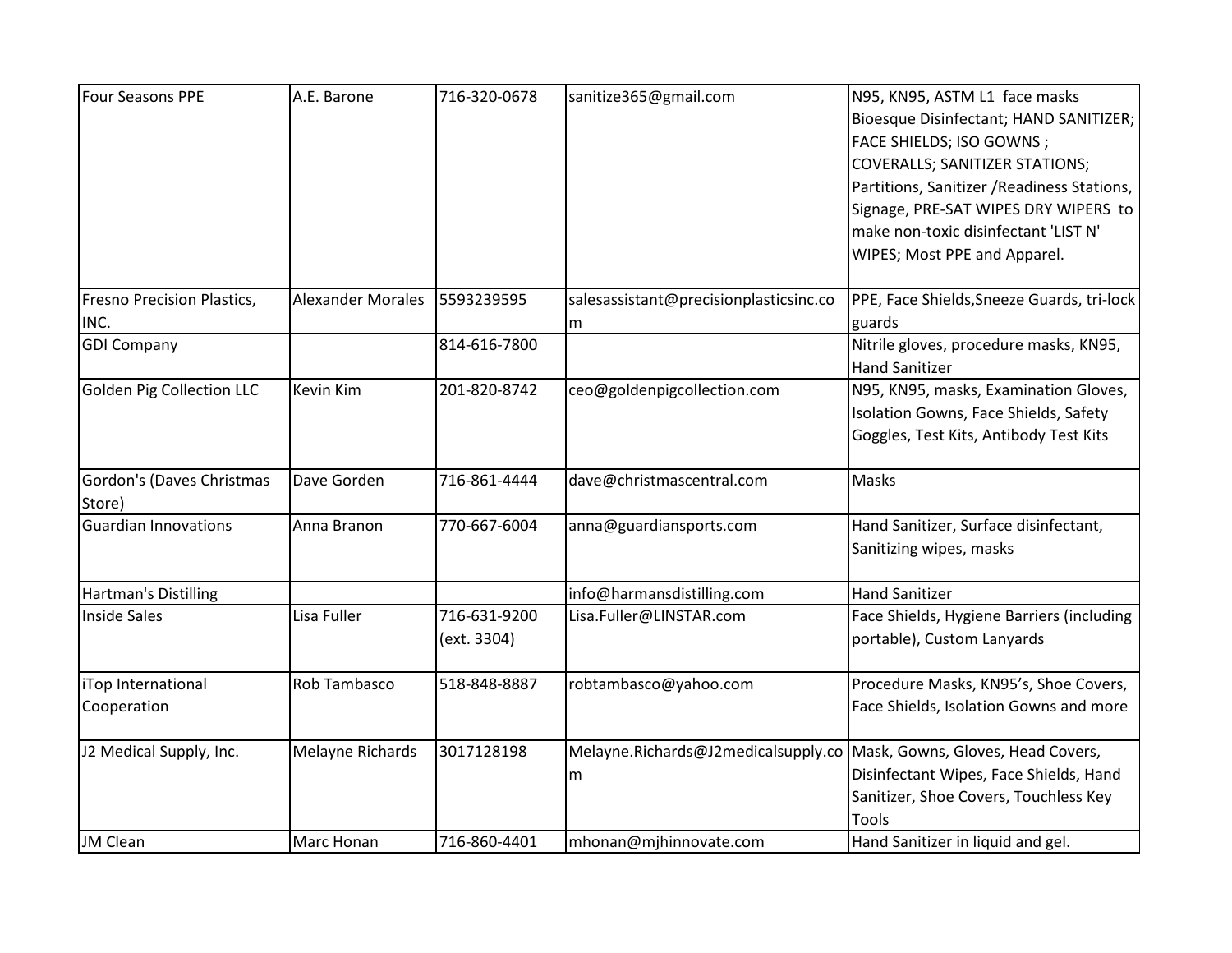| Jobena Supply                 | Jaime Ruggiero            | 716-578-2173  | jaime@jobena.com                       | Masks, Hand sanitizer, disinfectant        |
|-------------------------------|---------------------------|---------------|----------------------------------------|--------------------------------------------|
|                               |                           |               |                                        | cleaners/sprays, etc.                      |
| Just Holster It, LLC          | Jeffrey                   | 716-902-4298  | jeff@justholsterit.com                 | KN95 Masks, Medical Mask, IR               |
|                               |                           |               |                                        | Thermometers                               |
| Kirii Limited Liability       | Aleem Arif                | 929-385-1330  | info@imexw.com                         | N95 Mask (Niosh), KN95 Masks, Gloves,      |
| Company                       |                           |               |                                        | Hand Sanitizer, Disinfectant Wipes,        |
|                               |                           |               |                                        | Safety Goggles, Infrared Thermometer,      |
|                               |                           |               |                                        | Face Shield, Hazmat Suits, Isolation       |
|                               |                           |               |                                        | Gown, Bouffant Cap, and Shoe Covers        |
| Laird Plastics                | <b>Gregory Tortorello</b> | 716-830-5776  | gtortorello@lairdplastics.com          | <b>Barriers for businesses</b>             |
| <b>Metallurgical Supplies</b> | <b>Billy Gladky</b>       | 716-994-4090  | billy.gladky@metallurgicalsupplies.com | KN95, Masks, Special PPE requirement       |
|                               |                           |               |                                        | can be met as well                         |
| <b>MES</b>                    | Paul Lawton               | 716-870-3116  |                                        | see flyer                                  |
| MidAmerica PPE Company        | Kenny Stein               | 3144957009    | kennystein@MidAmerica-PPE.com          | N95 respirators, masks, gloves, gowns,     |
|                               |                           |               |                                        | face shields, hand sanitizers and all PPE  |
|                               |                           |               |                                        | supplies                                   |
| MyPPEPal.com                  | Kevin Danylchuk           | 201-783-9812  | kevin@vanguardpharma.com               | A wide array of PPE products, N95          |
|                               |                           |               |                                        | masks, masks, gloves, wipes, hand          |
|                               |                           |               |                                        | sanitizing wipes, Gowns, shoe covers,      |
|                               |                           |               |                                        | bouffant caps, no-touch thermometers,      |
|                               |                           |               |                                        | face shields, UV light room sanitizing     |
|                               |                           |               |                                        | systems                                    |
| New Line Processing, LLC      | Chandler Gilewski,        | 716-783-1585; | cgilewski@newlineprocessing.com,       | <b>Various PPE</b>                         |
|                               | Chris O'Hagan             | 720-317-3337  | cohagan@newlineprocessing.com          |                                            |
| Niagara Craft & Spirits       |                           |               | todd@niagaracraftspirits.com           | <b>Hand Sanitizer</b>                      |
| Niagara Scientific Products   | Jonathan DeMeis           | 716-759-6174  | jonathan@niagarasci.com                | N95/KN95 masks, masks, hand/surface        |
|                               |                           |               |                                        | sanitizer and wipes, face shields, gloves, |
|                               |                           |               |                                        | non-contact fever thermometers,            |
|                               |                           |               |                                        | protective apparel                         |
| <b>NYPPE</b>                  | <b>Thomas Allen</b>       | 7169085611    | tallen@nypandemicresponse.com          | N95 Respirators Masks, Gloves              |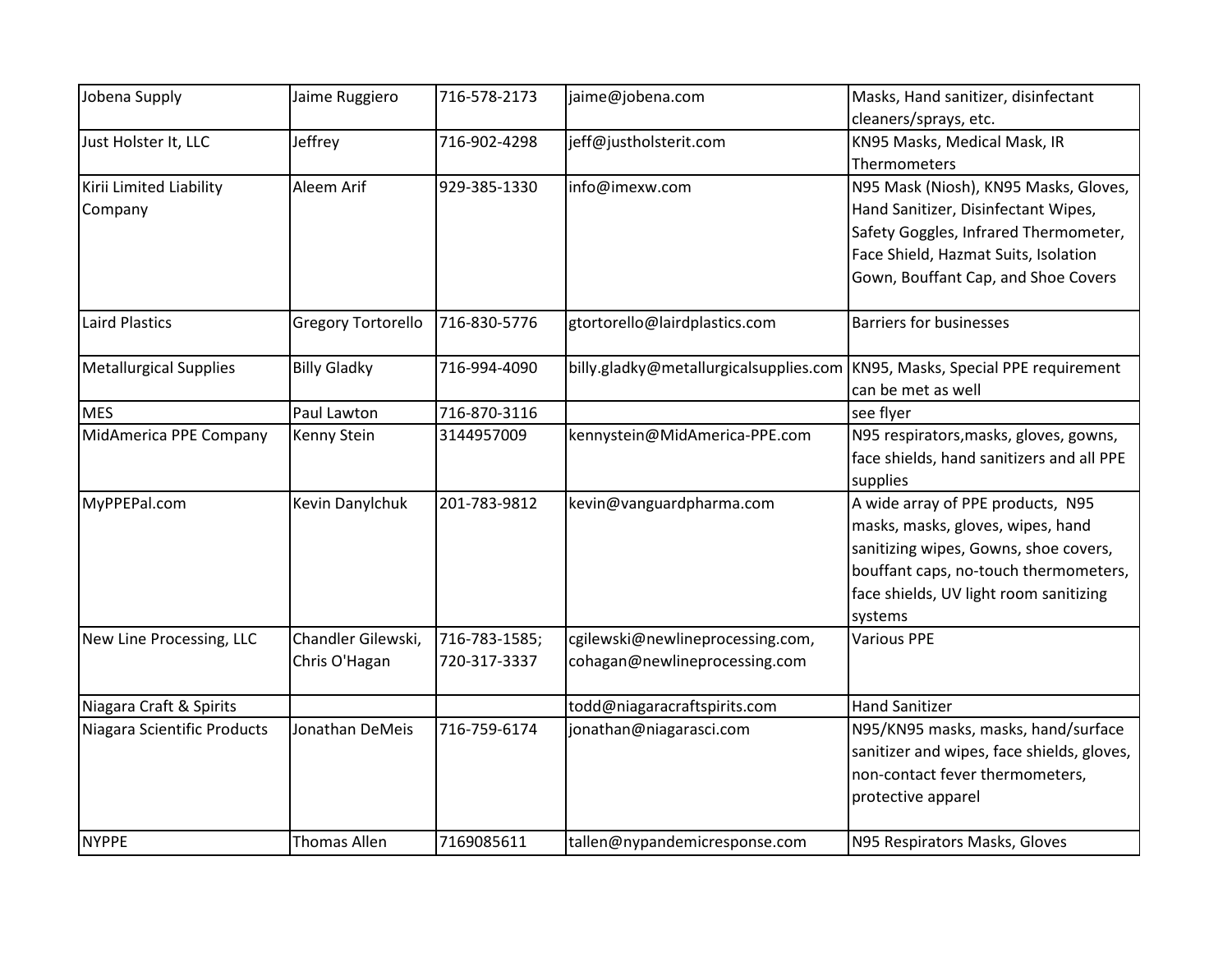| Office Depot (Blasdell)     | Kenneth Thompson 716-824-3971     |              | kenneth.thompson@officedepot.com | Plastic barriers for businesses, cleaning |
|-----------------------------|-----------------------------------|--------------|----------------------------------|-------------------------------------------|
|                             |                                   |              |                                  | supplies                                  |
| ParkMasal INC               | Simten Cekicer                    | 7144887424   | simtencekicer@gmail.com          | Coveralls, gowns, masks, overshoe,        |
|                             |                                   |              |                                  | surgical cap, surgical arm sleeves        |
| Partners Packaging Inc.     | <b>Robert Cefalu</b>              | 716-743-2777 | bob@partnerspackaging.net        | Disinfectant services, PPE, Hand          |
|                             |                                   |              |                                  | Sanitizer, etc., Small business phase 3   |
|                             |                                   |              |                                  | and phase 4 Corona virus fresh start      |
|                             |                                   |              |                                  | cleaning program.                         |
| Performance Safety Group    | <b>Drew Allrich</b>               | 636-326-4688 | covid-19@psggear.com             | Face Shields, Gloves, Gowns,              |
| Company                     |                                   |              |                                  | Respirators, Masks                        |
| PMC Inc. Medical Devices    | <b>Brian Sullivan</b>             | 7167252809   | bds227@cornell.edu               | Standard M PCR Testing Kits, IFU          |
|                             |                                   |              |                                  | IGM/IGG Antigen Testing Kits, HEALGEN     |
|                             |                                   |              |                                  | COVID-19 SEROLOGY TEST, N95 Masks,        |
|                             |                                   |              |                                  | masks, Gloves, Sanitizer, Touch-less      |
|                             |                                   |              |                                  | Thermometers, face shields, sanitizing    |
|                             |                                   |              |                                  | entry portals, custom check-in stations   |
|                             |                                   |              |                                  |                                           |
|                             |                                   |              |                                  |                                           |
| PPE of America              | Sean Kelly                        | 3238409622   | sean@ppeofamerica.com            | N95 Niosh Masks, Gloves, Gowns,           |
| Proforma Infiinity          | Christopher Peck                  | 585-760-9800 | chris.peck@proforma.com          | masks, KN95 Mask, Isloation gowns,        |
|                             |                                   |              |                                  | goggles, boot covers, etc.                |
| <b>Promotional Images</b>   | Jamie Rossiter                    | 716-685-4433 | jrossiter@promoimages.com        | N95 Masks, Masks, face shields, gloves,   |
|                             |                                   | x120         |                                  | gowns, sanitizers, thermometers,          |
|                             |                                   |              |                                  | 'earsavers," signage, plexiglass barriers |
|                             |                                   |              |                                  |                                           |
| PT Global S - USA           | Pat Lynch; Jeff Anon 239-672-8253 |              | pat@ptglobals@gmail.com          | masks, sanitizer, gloves, gowns           |
|                             |                                   |              | jeff.ptglobals@gmail.com         |                                           |
| Pure Enviornments by        |                                   | 7168392959   | info@shatkinfirst.com            | N95 masks                                 |
| <b>Shatkin FIRST</b>        |                                   |              |                                  |                                           |
| Range Brokers International | Lidia Couzo                       | 716-465-6275 | lidia@rangebrokers.com           | Masks, gowns, gloves, hand sanitizer,     |
|                             |                                   |              |                                  | hand sanitizer wipes, infrared digital    |
|                             |                                   |              |                                  | thermometers, face shields, ventilators,  |
|                             |                                   |              |                                  | non invasive, etc.                        |
|                             |                                   |              |                                  |                                           |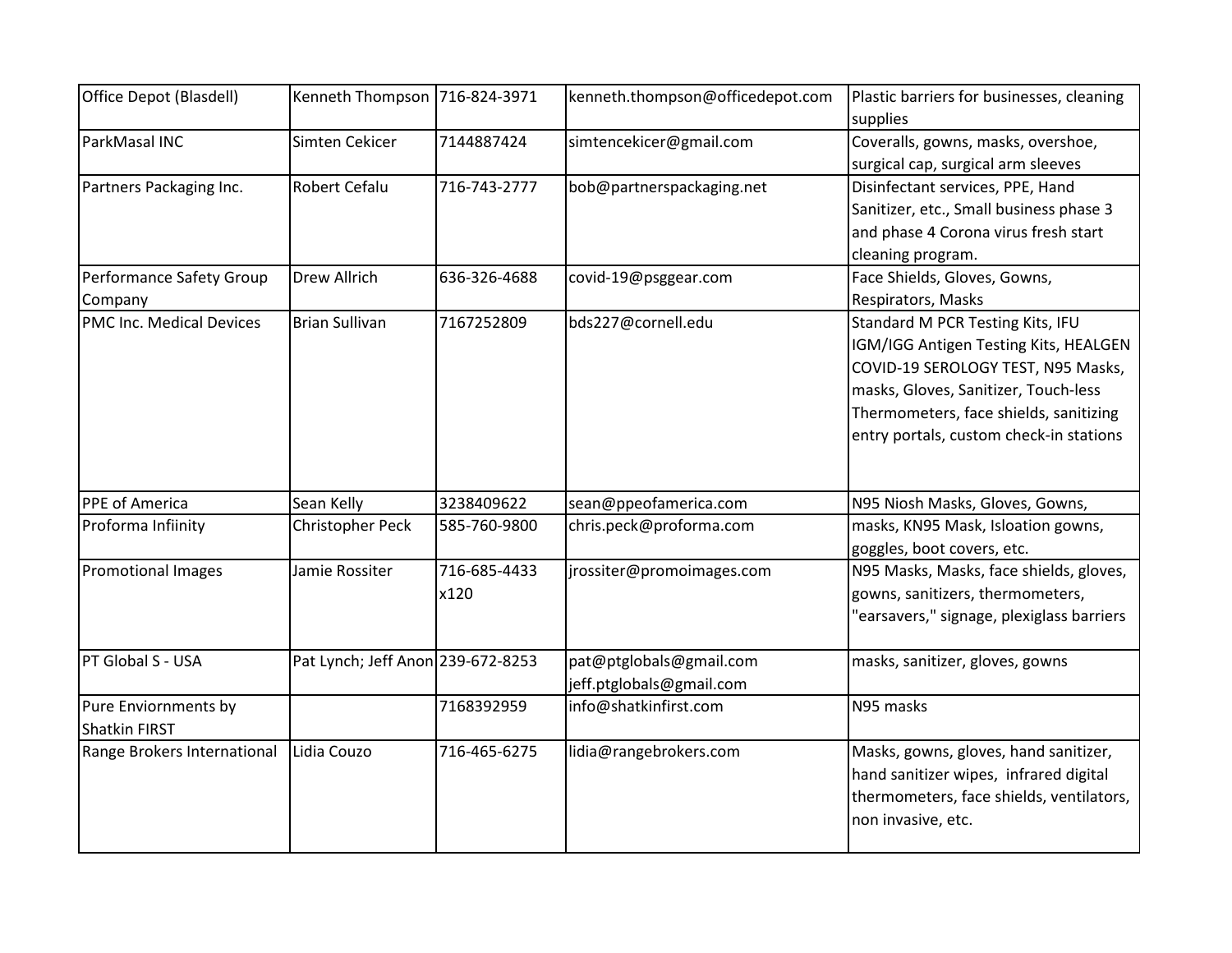| <b>Rapid Medical Parts</b>       | James Regenor       | 716-239-6109 | jim@veritx.co                   | <b>Face Shields</b>                          |
|----------------------------------|---------------------|--------------|---------------------------------|----------------------------------------------|
| <b>RB Medical Supply Company</b> | Nathan Ingrao       | 716-367-0958 | nathan.ingrao@rbsigma.com       | N95 Masks & Surgical Masks, Hand             |
|                                  |                     |              |                                 | Sanitizer, Gloves, Face Shields, Non-        |
|                                  |                     |              |                                 | Contact Temperature Sensors and              |
|                                  |                     |              |                                 | Gowns                                        |
| Redzara LLC                      | Ravi Jothi          | 609-666-4690 | ravi@redzara.us                 | Masks, KN95, Gown, Hand Sanitizers           |
| SafeTreePPE LLC                  | Krisitn Brindley    | 202-926-3359 | kristin@safetreeppe.com         | PPE Products, masks, respirator, gloves,     |
|                                  |                     |              |                                 | gowan, caps, shoe cover, hand sanitizer      |
|                                  |                     |              |                                 | and wipes                                    |
| <b>Seton Company</b>             | Jeffrey Chudoba     | 8448044594   | Jeffrey_Chudoba@seton.com       | Gloves, Sneezeguards, Masks, Face            |
|                                  |                     |              |                                 | Shields, Hand Sanitizer, Goggles             |
| Sponge Outlet                    |                     |              | sales@spongeoutlet.com          | <b>Hand Sanitizer</b>                        |
| Stratodyne, INC                  | <b>Colin Rows</b>   | 716-863-1403 | crows@stratodyneinc.com         | N95, Masks, Glowns, Gloves, other PPE        |
| The Sanitizer Guys Company       | Zachary Rosen       | 661-733-0036 | zach@thesanitizerguys.com       | N95 NIOSH; Gowns; Masks; Face                |
|                                  |                     |              |                                 | Shield; Sanitizer; COVID Antibody Test       |
|                                  |                     |              |                                 | Kit (EUA)                                    |
| Three Sticks Marketing LLC       | <b>Robert Rich</b>  | 716-983-8427 | bob@tsmarketingllc.com          | Antibacterial and Alcohol wipes, gloves,     |
| (TSM)                            |                     |              |                                 | gowns, KN95, and N95 masks, Face             |
|                                  |                     |              |                                 | shields                                      |
| Tom & Luigi Tailor Shop          |                     | 716-674-9095 | lcollana88@gmail.com            | Face Masks, Face Shields, Sanitizer          |
| <b>Transit Hill Pharmacy</b>     | <b>Steve Giroux</b> | 716-735-3261 |                                 | Hand Sanitizer, Masks, Gloves, Pulse         |
|                                  |                     | ext. 3       |                                 | Oximeters                                    |
| <b>Tresca Design</b>             | Dan Buckmaster      |              | Dan@trescadesign.com            |                                              |
| <b>Tygris Medical</b>            | Julianne Kennedy    | 312-505-7323 | jkennedy@tygrismedical.com      | masks, gloves, gowns, etc.                   |
| <b>Urgent Medical Supply</b>     | Nathan Tumulty      | 773-494-5287 | nathan@urgentmedsupplystore.com | N95, KN95, masks, gowns, isolation           |
|                                  |                     |              |                                 | suits, face shields, gloves, hand sanitizer, |
|                                  |                     |              |                                 | wipes, UV-C lighting, COVID-19 rapid         |
|                                  |                     |              |                                 | test kits, nasopharyngeal swabs              |
|                                  |                     |              |                                 |                                              |
| <b>USA Sealing</b>               |                     | 716-288-9952 |                                 | Face Shields, KN95 masks, masks, plastic     |
|                                  |                     |              |                                 | dividers                                     |